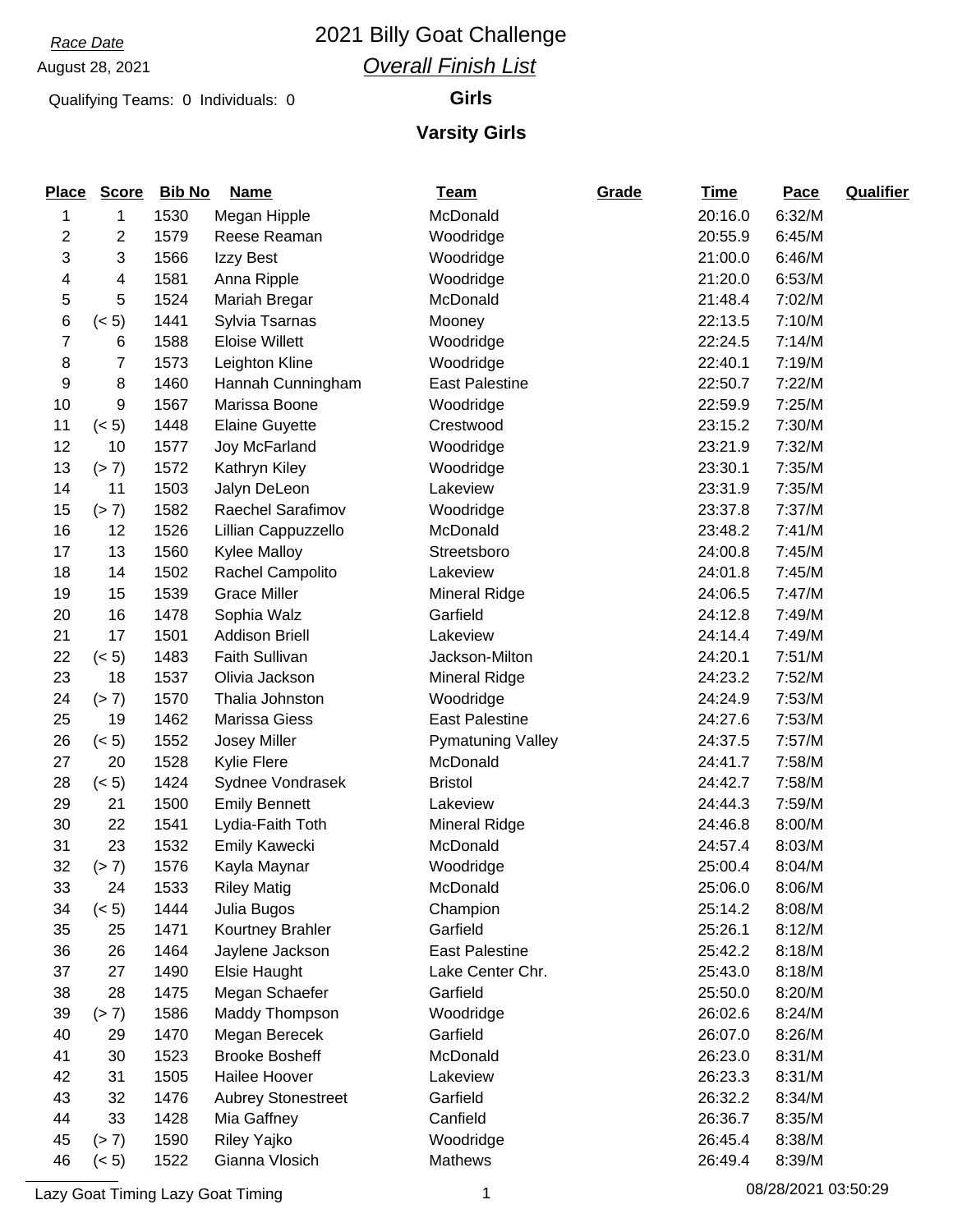# August 28, 2021

#### *Race Date* 2021 Billy Goat Challenge *Overall Finish List*

Qualifying Teams: 0 Individuals: 0 **Girls**

## **Varsity Girls**

| <b>Place</b> | <b>Score</b> | <b>Bib No</b> | <b>Name</b>                | <b>Team</b>              | Grade | <b>Time</b> | Pace    | <b>Qualifier</b> |
|--------------|--------------|---------------|----------------------------|--------------------------|-------|-------------|---------|------------------|
| 47           | (> 7)        | 1583          | Anna Schluep               | Woodridge                |       | 26:55.0     | 8:41/M  |                  |
| 48           | 34           | 1494          | Faith Pavkov               | Lake Center Chr.         |       | 27:00.2     | 8:43/M  |                  |
| 49           | (< 5)        | 1453          | <b>Kennedy Rhodes</b>      | Crestwood                |       | 27:03.1     | 8:44/M  |                  |
| 50           | (> 7)        | 1531          | Precious Jasso             | McDonald                 |       | 27:17.7     | 8:48/M  |                  |
| 51           | (< 5)        | 1450          | EmilyJo Jaeger             | Crestwood                |       | 27:25.1     | 8:51/M  |                  |
| 52           | (< 5)        | 1513          | Makayla Neiswanger         | Lordstown                |       | 27:32.2     | 8:53/M  |                  |
| 53           | 35           | 1466          | Jasmine Ludt               | <b>East Palestine</b>    |       | 27:37.0     | 8:55/M  |                  |
| 54           | (< 5)        | 1549          | Rowen Jenkins              | <b>Pymatuning Valley</b> |       | 27:55.6     | 9:01/M  |                  |
| 55           | (< 5)        | 1551          | Abby Miller                | <b>Pymatuning Valley</b> |       | 27:59.2     | 9:02/M  |                  |
| 56           | (< 5)        | 1423          | <b>Brooklyn Swiger</b>     | <b>Bristol</b>           |       | 27:59.4     | 9:02/M  |                  |
| 57           | 36           | 1491          | <b>Hayley Hulse</b>        | Lake Center Chr.         |       | 28:10.9     | 9:05/M  |                  |
| 58           | (< 5)        | 1514          | Sarah Schneider            | Lordstown                |       | 28:16.0     | 9:07/M  |                  |
| 59           | 37           | 1427          | <b>Allison Farley</b>      | Canfield                 |       | 28:17.2     | 9:07/M  |                  |
| 60           | 38           | 1489          | Miranda Bailey             | Lake Center Chr.         |       | 28:23.9     | 9:10/M  |                  |
| 61           | (< 5)        | 1442          | <b>Emily Proverbs</b>      | Chalker                  |       | 28:29.7     | 9:12/M  |                  |
| 62           | (> 7)        | 1587          | Sydney Wilkinson           | Woodridge                |       | 28:30.7     | 9:12/M  |                  |
| 63           | 39           | 1461          | Miriam Figley              | <b>East Palestine</b>    |       | 28:44.7     | 9:16/M  |                  |
| 64           | 40           | 1556          | Kenzie LaGuardia           | Streetsboro              |       | 28:48.9     | 9:18/M  |                  |
| 65           | 41           | 1565          | Grace Vasko                | Streetsboro              |       | 28:54.2     | 9:19/M  |                  |
| 66           | 42           | 1508          | Kylie Schwartz             | Lakeview                 |       | 28:58.4     | 9:21/M  |                  |
| 67           | (< 5)        | 1546          | <b>Brielle Bogardus</b>    | <b>Pymatuning Valley</b> |       | 28:59.3     | 9:21/M  |                  |
| 68           | (> 7)        | 1589          | Ruby Wuscher               | Woodridge                |       | 29:01.4     | 9:22/M  |                  |
| 69           | (> 7)        | 1575          | Jordan Linton              | Woodridge                |       | 29:18.3     | 9:27/M  |                  |
| 70           | 43           | 1477          | <b>Madelyn Stonestreet</b> | Garfield                 |       | 29:25.8     | 9:30/M  |                  |
| 71           | (> 7)        | 1574          | Alyssa Kropff              | Woodridge                |       | 29:27.9     | 9:30/M  |                  |
| 72           | (< 5)        | 1481          | Kalli Ivari                | Jackson-Milton           |       | 29:47.1     | 9:37/M  |                  |
| 73           | (< 5)        | 1422          | <b>Leah Perris</b>         | <b>Bristol</b>           |       | 29:54.6     | 9:39/M  |                  |
| 74           | (< 5)        | 1497          | Erica Housel               | Lakeside                 |       | 29:55.9     | 9:39/M  |                  |
| 75           | (< 5)        | 1449          | Hannah Herron              | Crestwood                |       | 29:59.4     | 9:40/M  |                  |
| 76           | 44           | 1563          | <b>Grace Thomson</b>       | Streetsboro              |       | 30:02.0     | 9:41/M  |                  |
| 77           | (< 5)        | 1553          | Aidan Robinette            | Springfield              |       | 30:02.8     | 9:42/M  |                  |
| 78           | 45           | 1469          | Leah Bailey                | Garfield                 |       | 30:09.5     | 9:44/M  |                  |
| 79           | 46           | 1557          | Jordyn Lytle               | Streetsboro              |       | 30:14.8     | 9:45/M  |                  |
| 80           | (> 7)        | 1578          | Chloe Rado                 | Woodridge                |       | 30:17.0     | 9:46/M  |                  |
| 81           | (> 7)        | 1571          | <b>Claire Kiley</b>        | Woodridge                |       | 30:31.3     | 9:51/M  |                  |
| 82           | (< 5)        | 1454          | Aynsley Galioti            | East Liverpool           |       | 30:34.0     | 9:52/M  |                  |
| 83           | (> 7)        | 1525          | <b>Gracie Callow</b>       | McDonald                 |       | 30:52.6     | 9:58/M  |                  |
| 84           | (< 5)        | 1511          | <b>Piper Click</b>         | Lordstown                |       | 30:56.6     | 9:59/M  |                  |
| 85           | (< 5)        | 1482          | <b>Serenity Perrine</b>    | Jackson-Milton           |       | 31:12.0     | 10:04/M |                  |
| 86           | 47           | 1493          | Christina Luton            | Lake Center Chr.         |       | 31:17.6     | 10:06/M |                  |
| 87           | (< 5)        | 1457          | <b>Keeley Smith</b>        | East Liverpool           |       | 31:23.6     | 10:08/M |                  |
| 88           | (< 5)        | 1498          | <b>Alexis Ricket</b>       | Lakeside                 |       | 31:35.6     | 10:11/M |                  |
| 89           | (< 5)        | 1484          | Julie Bianco               | LaBrae                   |       | 31:42.6     | 10:14/M |                  |
| 90           | (> 7)        | 1529          | <b>Ellie Gardner</b>       | McDonald                 |       | 31:47.3     | 10:15/M |                  |
| 91           | (> 7)        | 1584          | <b>Betty Sterling</b>      | Woodridge                |       | 31:56.7     | 10:18/M |                  |
| 92           | (< 5)        | 1499          | Lanie Torrance             | Lakeside                 |       | 32:02.6     | 10:20/M |                  |

Lazy Goat Timing Lazy Goat Timing 2 08/28/2021 03:50:30